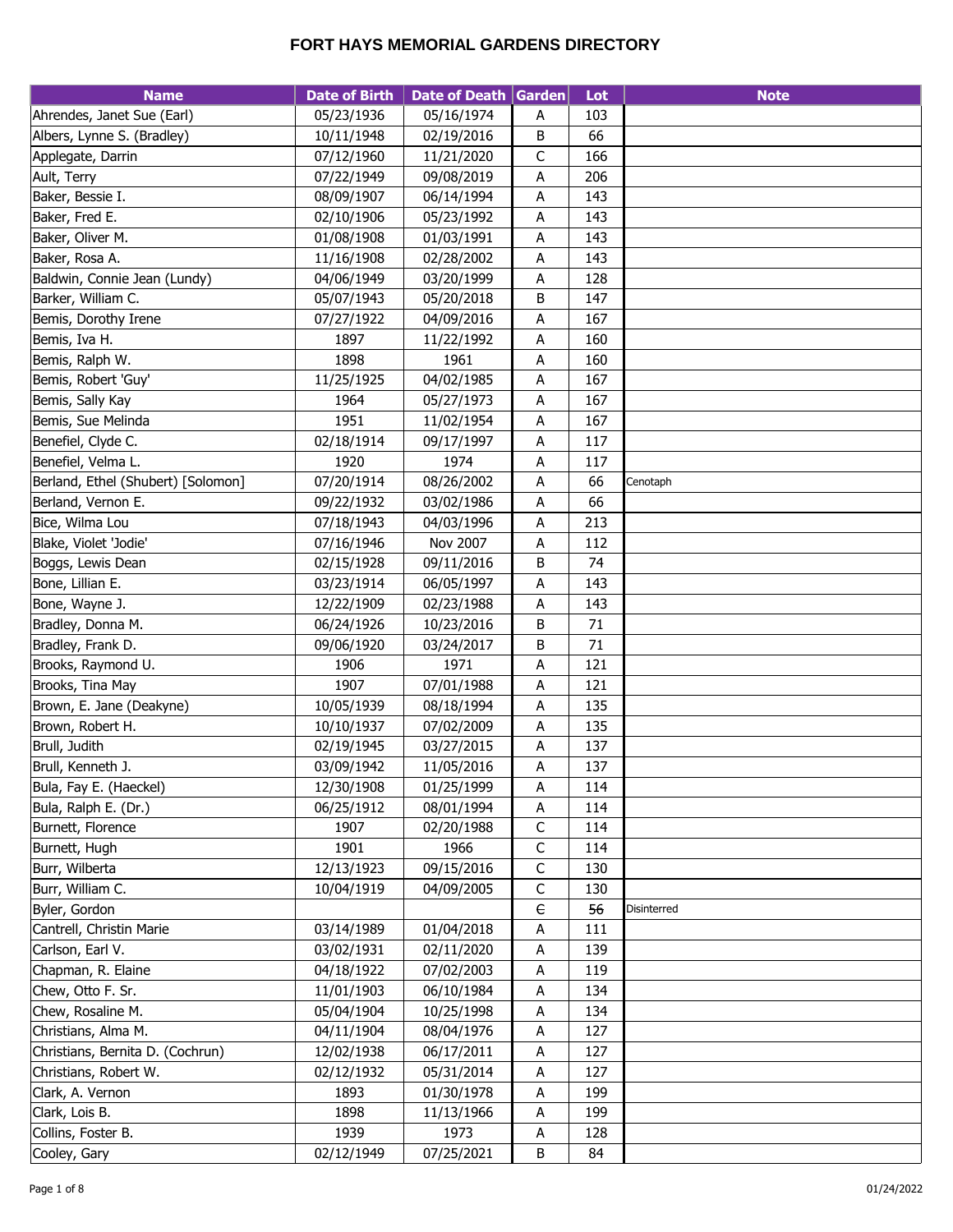| <b>Name</b>                    | <b>Date of Birth</b> | Date of Death Garden |              | Lot | <b>Note</b>                     |
|--------------------------------|----------------------|----------------------|--------------|-----|---------------------------------|
| Coulson, Cora                  | 09/17/1909           | 02/25/1998           | A            | 159 |                                 |
| Coulson, Marion F.             | 03/05/1904           | 05/02/1994           | Α            | 159 |                                 |
| Cox, Claude F.                 | 04/12/1917           | 02/11/2006           | C            | 235 |                                 |
| Cox, Orr                       | 1890                 | 1958                 | $\mathsf C$  | 235 | Buried with Winnie [Cox] Walker |
| Cox, Trula J. (Merryfield)     | 01/16/1928           | 08/24/2012           | C            | 235 |                                 |
| Crow, Charles C. Sr.           | 03/06/1921           | 09/27/1983           | A            | 195 |                                 |
| Crow, Katherine Jannett        | 08/10/1924           | 05/09/2004           | A            | 195 |                                 |
| Culbreath, Clyde Leroy         | 05/09/1946           | 08/13/2012           | В            | 86  |                                 |
| Culbreath, Martha K.           | 02/26/1960           | 09/12/2006           | В            | 86  |                                 |
| Curtis, Carter                 | 07/26/1991           | 03/15/2020           | Α            | 135 |                                 |
| Curtis, Donald 'Rex'           | 03/13/1926           | 12/19/2012           | Α            | 135 |                                 |
| Curtis, Marjorie Mae (Lebsack) | 12/07/1928           | 06/25/2012           | A            | 135 |                                 |
| Daily, Kirsten D.              | 01/09/1962           | 10/06/2018           | C            | 161 |                                 |
| Davis, Edwin                   | 09/22/1887           | 04/09/1967           | Α            | 26  |                                 |
| Davis, Ellene L. (Earnest)     | 09/10/1921           | 04/22/2012           | А            | 26  |                                 |
| Davis, James A.                | 12/12/1919           | 01/20/1973           |              | 26  |                                 |
| Davis, Roy Lee                 | 01/01/1921           | 08/21/1996           | Α<br>A       | 221 |                                 |
| Davis, Ruth (Bergland)         | 06/09/1890           | 09/14/1967           |              | 26  |                                 |
| Dellett, Lloyd E.              | 01/29/1932           |                      | Α<br>Α       | 152 |                                 |
|                                | 1920                 | 10/09/1996<br>1965   |              | 88  |                                 |
| Doane, Allegra                 |                      |                      | A            | 99  |                                 |
| Doane, Fred A.                 | 07/29/1890           | 10/02/1973           | Α            |     |                                 |
| Doane, Mabel                   | 06/22/1890           | 01/22/1973           | A            | 99  |                                 |
| Dobson, Ray                    | 01/24/1935           | 01/18/2022           | В            | 53  |                                 |
| Earl, John 'Jack'              | 1898                 | 1978                 | А            | 100 |                                 |
| Earl, Mary                     | 1900                 | 06/20/1989           | Α            | 100 |                                 |
| Eckel, Dorothy J.              | 12/01/1912           | 01/13/1997           | В            | 87  |                                 |
| Eckel, Roy                     | 09/05/1907           | 05/15/1993           | В            | 87  |                                 |
| Eddy, Emma M. [Morehead]       | 1898                 | 06/20/1992           | C            | 143 | Buried with Judson Morehead     |
| Eddy, Irma                     | 1896                 | Sept 1968            | $\mathsf C$  | 138 |                                 |
| Eddy, Murray C.                | 1898                 | 04/30/1979           | $\mathsf C$  | 138 |                                 |
| Eddy, Victor M. (Dr.)          | 01/23/1929           | 12/18/2010           | $\mathsf{C}$ | 138 | Cenotaph                        |
| Elston, Lester J.              | 01/31/1960           | 02/08/2021           | $\mathsf C$  | 5   |                                 |
| Esslinger, Shirley Mae         | 07/29/1938           | 03/19/2015           | A            | 58  |                                 |
| Evans, Gerald F.               | 04/12/1923           | 06/29/1998           | A            | 127 |                                 |
| Evans, Jason Earl              | 09/16/1972           | 10/28/1982           | Α            | 153 |                                 |
| Evans, Marjorie J.             | 08/04/1921           | 01/05/2011           | A            | 127 |                                 |
| Evans, Mark Edward             | 07/29/1951           | 12/17/2003           | A            | 127 |                                 |
| Fairbank, Dorothy              | 1912                 | 1986                 | A            | 198 |                                 |
| Fairbank, Paul 'Pete'          | 1909                 | 1977                 | Α            | 198 |                                 |
| Ficken, Dale L.                | 11/07/1927           | 01/27/2012           | Α            | 130 |                                 |
| Ficken, Darlene                | 07/13/1932           | 04/13/2017           | Α            | 130 |                                 |
| Ford, David L.                 | 1890                 | 1969                 | Α            | 199 |                                 |
| Ford, Ruth                     | 1891                 | 10/09/1991           | Α            | 199 |                                 |
| Fox, Noelle M. (Applegate)     | 09/08/1966           | 01/04/2020           | С            | 161 |                                 |
| Frazier, Gerald E.             | 1917                 | 01/10/1974           | A            | 141 |                                 |
| Frazier, Wilma                 | Aug 1916             | 10/15/2001           | A            | 141 |                                 |
| Gardner, Shirley A. (Gill)     | 11/21/1933           | 01/09/1994           | A            | 42  |                                 |
| Garno, Lara (Hensley)          | 07/15/1968           | 03/30/2018           | $\mathsf C$  | 163 |                                 |
| Gauger, Robert                 | 04/22/1955           | 03/31/2007           | C            | 8   |                                 |
| Gilbert, Adell Kirsten (Smith) | 01/12/1971           | 02/11/2007           | Α            | 122 |                                 |
| Gill, {Infant}                 |                      |                      | Α            | 276 |                                 |
| Gill, Glenn                    | 1904                 | 11/24/1973           | A            | 42  |                                 |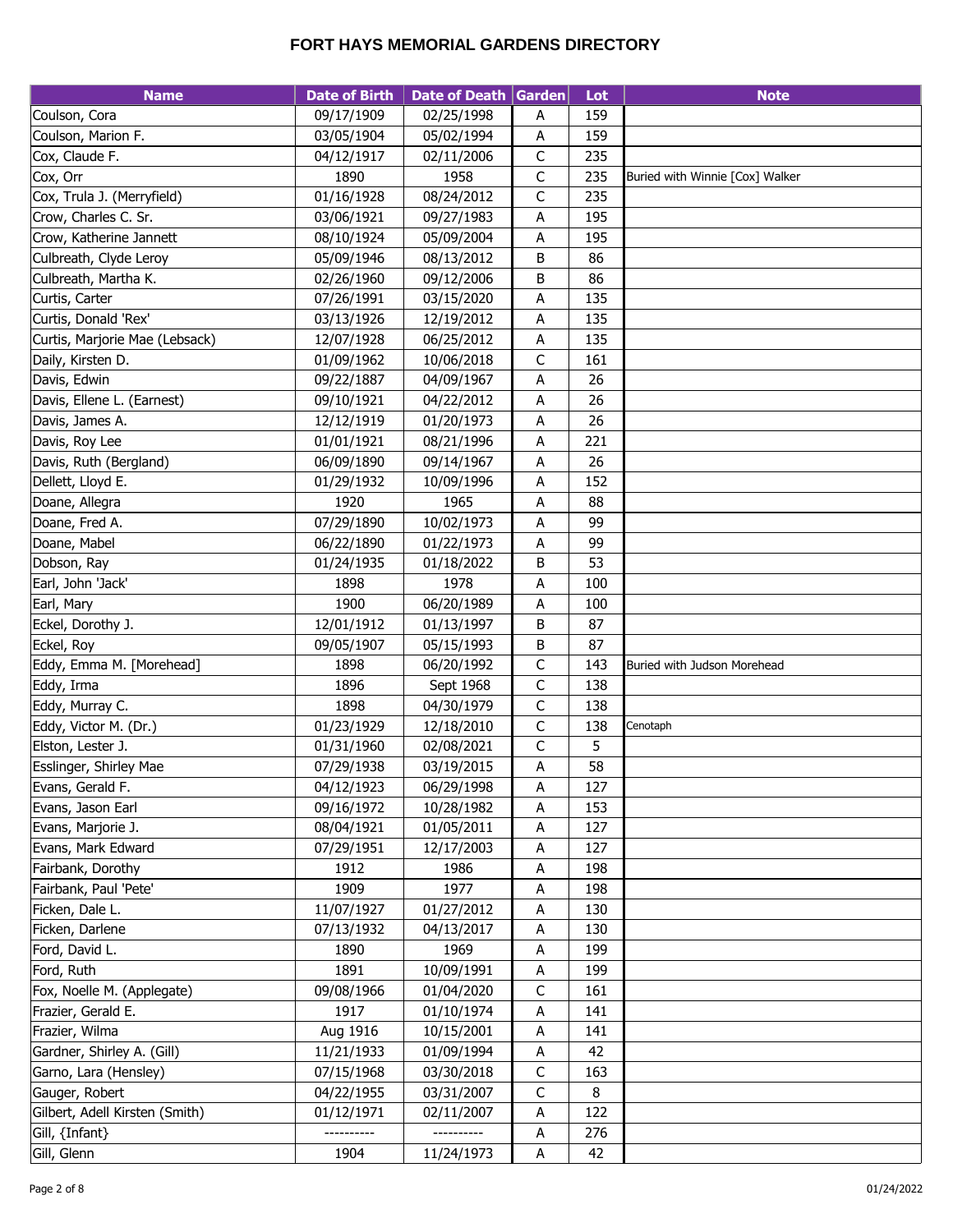| <b>Name</b>                    | <b>Date of Birth</b> | Date of Death Garden |             | Lot    | <b>Note</b>                          |
|--------------------------------|----------------------|----------------------|-------------|--------|--------------------------------------|
| Gill, May (Carley)             | 05/02/1908           | 07/08/1997           | А           | 42     |                                      |
| Gillberg, Bruce Elmer          | 09/14/1932           | 07/28/1994           | A           | 149    |                                      |
| Gillberg, Carl Elmer           | 1895                 | 1973                 | Α           | 149    |                                      |
| Gillberg, Helena M. (Giinther) | 04/22/1902           | 02/05/1995           | Α           | 149    |                                      |
| Goheen, Glenda                 | 09/16/1958           | 01/17/2022           | $\mathsf C$ | 133    |                                      |
| Goodwin, Belle                 | 03/23/1899           | 09/02/1972           | А           | 43     |                                      |
| Goodwin, Forrest 'Duane'       | 08/14/1921           | 05/20/2015           | A           | 42     |                                      |
| Goodwin, Gerald D.             | 09/13/1926           | 08/18/2007           | A           | 42     |                                      |
| Goodwin, Norma L.              | 09/13/1928           | 04/04/2012           | А           | 42     |                                      |
| Goodwin, Roy F.                | 04/05/1896           | 01/23/1978           | А           | 43     |                                      |
| Goodwin, Ruth Marie (Richmond) | 07/27/1922           | 06/23/2015           | A           | 42     |                                      |
| Grabbe, Adolph Jr. 'J.R.'      | 08/08/1938           | 09/29/2017           | B           | 62     |                                      |
| Green, Bernice [Lundy]         | 04/28/1932           | 09/22/2000           | А           | 128    | Buried with Robert Lundy             |
| Grimsley, Larry James          | 09/23/1940           | 09/22/2003           | A           | 169    |                                      |
| Grizzle, Mary Jo               | 11/04/1968           | 05/07/2015           | C           | 9      |                                      |
| Grove, Lynn A.                 | 09/02/1951           | 08/16/2009           | A           | 11     |                                      |
| Grove, Mark W.                 | 1879                 | 1975                 | Α           | 137    |                                      |
| Guffey, Ruby A.                | 12/08/1910           | 04/21/1993           | A           | 144    |                                      |
| Guffey, Vernon M.              | 1904                 | 1987                 | A           | 144    |                                      |
| Hackerott, Harold              | 03/17/1922           | 09/07/1985           | C           | 120    | Buried with Ruth [Hackerott] Marlett |
| Hageman, Donald E.             | 01/08/1947           | 02/24/2021           | B           | 123    |                                      |
| Hall, Elsie                    | 1897                 | Feb 1995             | $\mathsf C$ | 132    |                                      |
| Hall, Frank                    | 1893                 | 1968                 | $\mathsf C$ | 132    |                                      |
| Hall, Harold E.                | 12/13/1919           | 07/14/2017           | $\mathsf C$ | 132    |                                      |
| Hall, Helen L. (Garber)        | 12/14/1921           | 08/08/1999           | $\mathsf C$ | 132    |                                      |
| Hall, Juanita                  | 11/15/1923           | 10/21/1998           | $\mathsf C$ | 131    |                                      |
| Hamby, Lawrence M.             | 1910                 | 1967                 | $\mathsf C$ | 104    |                                      |
| Hamby, Louise (Evenson)        | 02/08/1914           | 08/26/2013           | $\mathsf C$ | 104    |                                      |
| Hamel, Albert A.               | 02/28/1934           | 10/15/2017           | $\sf A$     | 132    |                                      |
| Hamel, Roseline F.             | 08/10/1940           | 03/03/2015           | A           | 132    |                                      |
| Harkness, Alice A. (Snyder)    | 02/14/1904           | 07/23/1963           | Α           | 144    |                                      |
| Harkness, Charles A.           | 06/28/1903           | 04/19/2000           | А           | 144    |                                      |
| Harrenstein, Ben D.            | 1893                 | 08/26/1980           | А           | 119    |                                      |
| Harrenstein, Hannah M.         | 1894                 | 1971                 | A           | 119    |                                      |
| Haskin, Erin Suzanne           | 04/17/1975           | 05/27/1977           | А           | 135    |                                      |
| Haxton, Ryan D.                | 03/04/1994           | 03/19/2021           | A           | 51     |                                      |
| Heather, Jack R.               | 12/23/1924           | 08/26/2011           | A           | 126    |                                      |
| Henderson, Richard E.          | 10/02/1941           | 10/05/2020           | Α           | 198    |                                      |
| Henning, Donna                 | 09/14/1956           | 01/29/2012           | A           | $11\,$ |                                      |
| Heuser, Harold W.              | 02/21/1919           | 11/24/2006           | $\mathsf C$ | 197    |                                      |
| Heuser, Mary F (Amstutz)       | 12/27/1922           | 07/28/2013           | $\mathsf C$ | 197    |                                      |
| Hickert, Diane M.              | 05/04/1967           | 09/21/2020           | $\mathsf C$ | 128    |                                      |
| Hickert, Gerald H.             | 04/26/1931           | 05/28/2020           | $\mathsf C$ | 128    |                                      |
| Hillman, Robert L.             | 05/19/1927           | 07/06/2004           | Α           | 195    |                                      |
| Hoffman, Jana M.               | 06/20/1975           | 03/05/2020           | $\mathsf C$ | 97     |                                      |
| Hoke, Berniece E.              | 09/15/1919           | 06/04/2001           | A           | 183    |                                      |
| Hoke, Guy E.                   | 08/28/1914           | 05/05/1972           | A           | 192    |                                      |
| Holt, Betty L. (Straily)       | 11/28/1921           | 08/26/2001           | Α           | 150    |                                      |
| Holt, James Richard            | 07/06/1915           | 04/22/1998           | Α           | 150    |                                      |
| Hood, Helen (Mundee)           | 09/18/1916           | 01/14/1998           | Α           | 194    |                                      |
| Hood, Howard                   | 06/22/1941           | 06/14/2020           | A           | 194    |                                      |
| Hood, Mark Neill               | 04/14/1907           | 11/30/2000           | A           | 194    |                                      |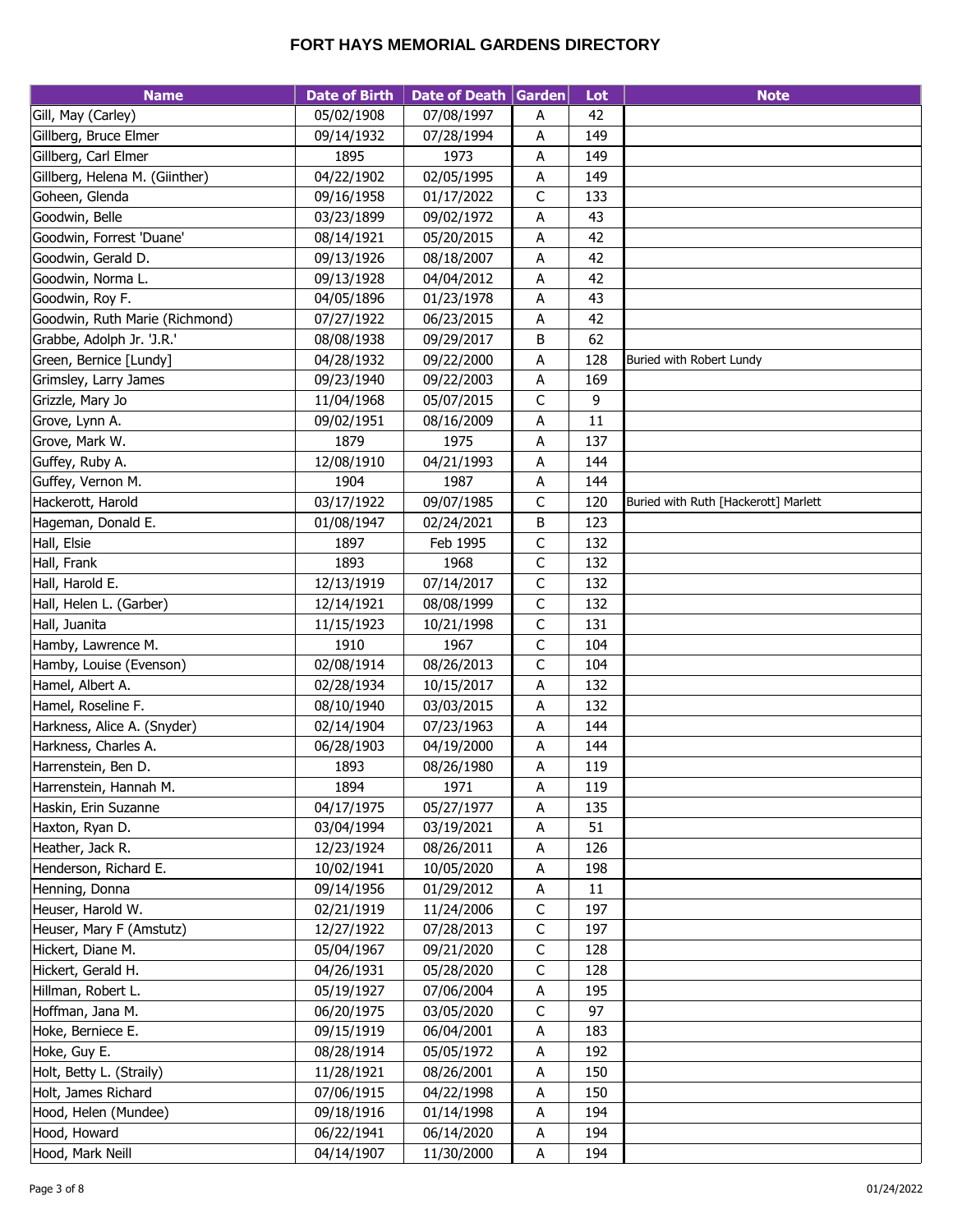| <b>Name</b>                         | <b>Date of Birth</b>     | Date of Death Garden     |                           | Lot | <b>Note</b> |
|-------------------------------------|--------------------------|--------------------------|---------------------------|-----|-------------|
| Huber, Barbara                      | 07/16/1947               | 02/06/2020               | Α                         | 134 |             |
| Huber, John E.                      | 12/15/1940               | 01/10/2015               | Α                         | 134 |             |
| Hudson, Herbert R.                  | 1903                     | 11/02/1987               | Α                         | 122 |             |
| Hudson, Virginia                    | 06/20/1908               | 08/29/2004               | А                         | 122 |             |
| Huff, Donald Keith                  | 08/13/1944               | 08/30/2015               | А                         | 124 |             |
| Huff, Loy D.                        | 10/17/1946               | 11/16/2008               | A                         | 111 |             |
| Huffman, D. Ralph 'Red'             | 1915                     | 05/07/1979               | A                         | 151 |             |
| Huffman, Donald R. Jr.              | 1943                     | 1959                     | Α                         | 151 |             |
| Hurst, Donald                       | 04/09/1929               | 10/27/2021               | B                         | 50  |             |
| Hurst, Viola Rose (Heaton)          | 04/10/1927               | 01/09/2022               | В                         | 50  |             |
| Ingmire, Sheila N.                  | 04/19/1950               | 02/11/2004               | A                         | 96  |             |
| Isaacs, Elizabeth 'Betty'           | 06/04/1921               | 01/11/1990               | Α                         | 177 |             |
| Jackman, Kristi M.                  | 02/23/1943               | 01/07/2005               | $\boldsymbol{\mathsf{A}}$ | 107 |             |
| Jensen, Agatha (Handmann)           | 04/28/1925               | 09/25/1996               | Α                         | 119 |             |
| Jensen, Bonita 'Bonnie' (Byerley)   | 07/07/1925               | 01/10/2013               | B                         | 76  |             |
| Jensen, George Hubbell              | 07/26/1922               | 01/16/1990               | А                         | 119 |             |
| Jensen, Harold C.                   | 09/18/1921               | 09/07/2001               | B                         | 76  |             |
| Johnson, Brian                      | 02/28/1951               | 02/17/1986               | $\mathsf C$               | 150 |             |
| Johnson, Janis A. (Guffey)          | 02/10/1936               | 01/03/2009               | A                         | 144 |             |
| Johnson, LaRene (Miller)            | 09/03/1920               | 11/25/2010               | $\mathsf{C}$              | 161 |             |
| Johnson, Norman B.                  | 05/13/1922               | 12/31/2009               | $\mathsf C$               | 161 |             |
| Jordan, Shirley A.                  | 06/24/1933               | 01/25/2012               | B                         | 150 |             |
| Joy, Eleanor                        | 11/18/1922               | 04/21/1987               | B                         | 107 |             |
| Joy, Walter R.                      | 03/10/1917               | 10/04/1999               | В                         | 107 |             |
| Keller, Lucille A.                  | 07/17/1918               | 11/29/2011               | Α                         | 162 |             |
| Keller, Nadya L. (Clark)            | 07/28/1933               | 12/25/2009               | А                         | 198 |             |
| Keller, Rudolph R.                  | 1914                     | 1969                     | А                         | 162 |             |
| King, Mildred H.                    | 03/05/1916               | 08/12/2006               | A                         | 245 |             |
| King, Owen L.                       | 09/30/1905               | 11/21/2001               | $\boldsymbol{\mathsf{A}}$ | 245 |             |
| Kirkpatrick, Joseph Eldon           | 03/13/1921               | 07/14/2000               | $\mathsf C$               | 163 |             |
| Kirkpatrick, Mary C. 'Marge'        | 1894                     | 03/25/1993               | $\mathsf C$               | 163 |             |
| Kirkpatrick, Roy R.                 | 1893                     | 1957                     | $\mathsf C$               | 163 |             |
| Kirkpatrick, Ruby Nadine (Anderson) | 02/19/1922               | 04/20/2005               | $\mathsf C$               | 163 |             |
| Knoll, Goldie P.                    | 12/14/1905               | 12/30/1996               | A                         | 179 |             |
| Knoll, Joseph                       | 1903                     | 1970                     | Α                         | 179 |             |
| Kobler, Carl Leo                    | 1903                     | 1986                     | A                         | 136 |             |
| Kobler, Jocelyn Lea                 | 06/10/1930               | 12/10/1998               | Α                         | 137 |             |
| Kobler, Martha A.                   | 03/03/1906               | 06/02/2000               | A                         | 136 |             |
| Koirth, Irving M.                   | 01/22/1920               | 02/24/1995               | Α                         | 105 |             |
| Koirth, Phillip Carl                | 07/06/1948               | 08/10/1972               | A                         | 98  |             |
| Koirth, Rosemary (Younger)          | 09/30/1926               | 11/03/2006               | Α                         | 105 |             |
| Kraus, Kenneth L.                   | 02/08/1925               | 02/24/2021               | Α                         | 146 |             |
| Laizure, Clarence E.                | 11/11/1890               | 12/23/1967               | A                         | 134 |             |
| Laizure, Nellie V.                  | 11/27/1901               | 01/20/1985               | A                         | 134 |             |
| Lamer, Harry Bernard                | 10/19/1894               | 10/18/1965               | $\mathsf C$               | 134 |             |
| LaRue, Elmer                        | 11/18/1905               | 12/09/1982               | Α                         | 58  |             |
| LaRue, Luretta M.                   | 08/15/1905               | 09/07/1986               | A                         | 65  |             |
|                                     |                          |                          |                           | 49  |             |
| LaRue, Paul D.<br>Lebsack, Bertha   | 03/22/1934<br>08/12/1896 | 09/05/2015<br>08/08/1995 | А                         | 135 |             |
| Lebsack, Carl                       | 09/18/1893               | 03/04/1964               | A                         | 135 |             |
|                                     |                          |                          | Α                         |     |             |
| Little, Francis T.                  | 06/20/1920               | 04/22/1974               | A                         | 148 |             |
| Little, Onita Fern                  | 08/20/1917               | 11/11/2014               | A                         | 148 |             |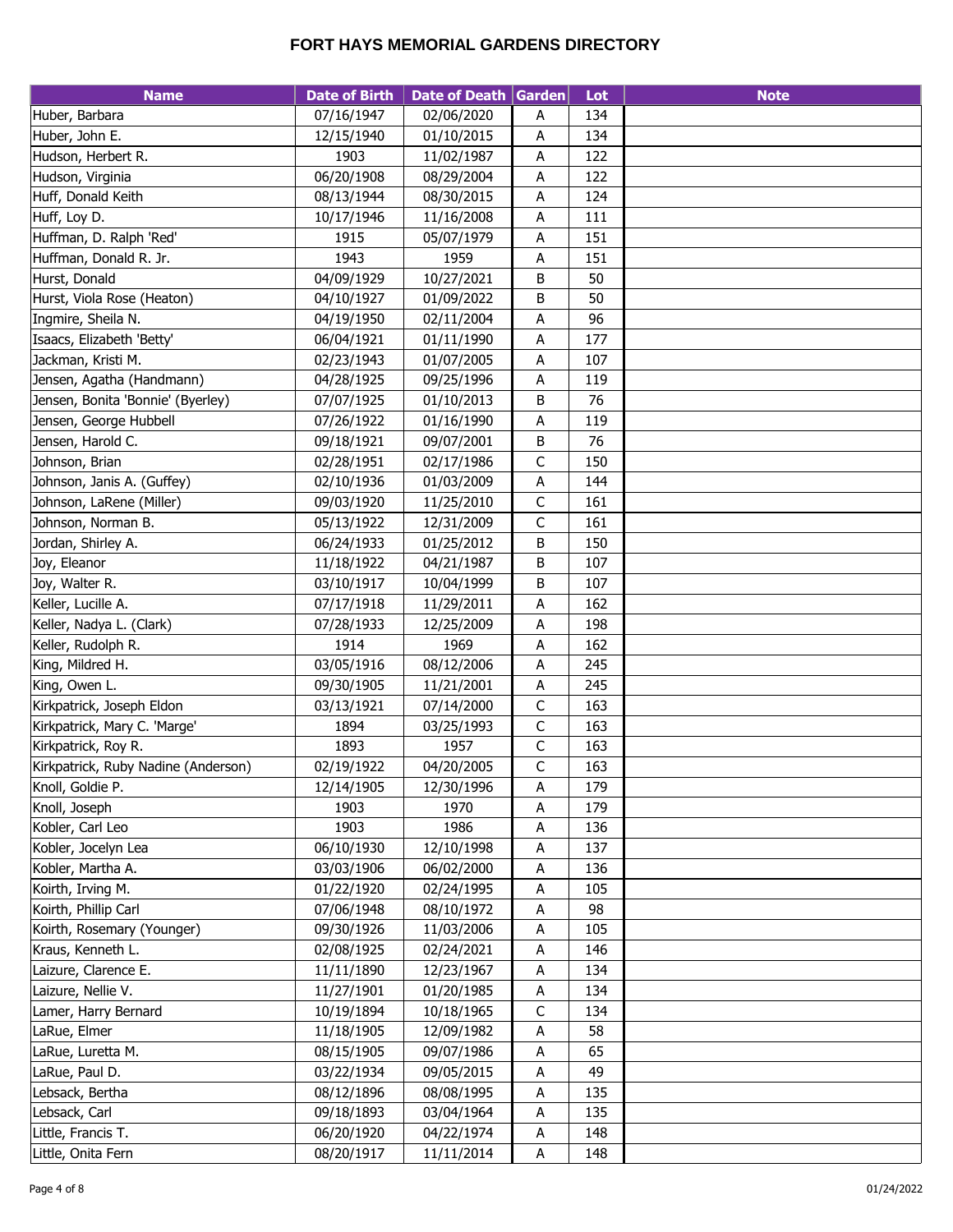| <b>Name</b>                              | <b>Date of Birth</b> | Date of Death Garden |             | Lot        | <b>Note</b>                       |
|------------------------------------------|----------------------|----------------------|-------------|------------|-----------------------------------|
| Lundy, Lloyd P.                          | 12/28/1920           | 10/06/2004           | Α           | 129        |                                   |
| Lundy, Robert E.                         | 08/18/1924           | 06/01/1991           | A           | 128        | Buried with Bernice [Lundy] Green |
| Lynch, Agnes D.                          | 1914                 | 01/20/2004           | A           | 270        |                                   |
| Lynch, Larry Lee                         | 1943                 | 1962                 | A           | 270        |                                   |
| Lynch, Ora M.                            | 04/28/1912           | 04/30/2002           | A           | 270        |                                   |
| Maddox, Patricia Louise (Kirkpatrick)    | 12/04/1945           | 01/11/2016           | C           | 163        |                                   |
| Maier, Daniel D.                         | 05/07/1918           | 04/07/2009           | A           | 130        |                                   |
| Maier, Donald G.                         | 09/12/1946           | 04/24/1993           | A           | 130        |                                   |
| Maier, Helen (Bender)                    | 12/31/1920           | 06/08/2013           | А           | 130        |                                   |
| Maier, Joyce (Puckett)                   | 05/02/1948           | 04/12/2017           | A           | 130        |                                   |
| Maier, Richard Daniel                    | 04/24/1953           | 03/07/1997           | A           | 130        |                                   |
| Marlett, Ruth (Maechtlen) [Hackerott]    | 04/14/1926           | 10/20/2001           | C           | 120        | Buried with Harold Hackerott      |
| Martin, Jeffrey Price                    | 06/19/1977           | 06/24/2011           | A           | 12         |                                   |
| Mascarenas, Efron Lloyd                  | 03/14/1965           | 01/04/2018           | Α           | 124        |                                   |
| Maskus, Stan                             | 12/11/1953           | 06/23/2017           | C           | 135        |                                   |
| McBride, Louene D.                       | 07/12/1915           | 07/15/2019           | A           | 274        |                                   |
| McBride, Paul C.                         | 1906                 | 1964                 | Α           | 274        |                                   |
| McClellan, Elaine A.                     | 08/09/1918           | 03/29/2016           | А           | 116        |                                   |
| McClellan, Paul I.                       | 06/24/1916           | 11/27/1997           | Α           | 116        |                                   |
| McDougal, David                          | 12/05/1946           | 07/18/2012           | В           | 108        |                                   |
| McDougal, Lee (Joy)                      | 01/25/1947           | 09/05/2019           | В           | 108        |                                   |
| Meade, Earl                              | 05/22/1892           | 04/01/1982           | Α           | 159        |                                   |
| Meade, Lucy May (Tracy)                  | 07/02/1893           | 09/18/1987           | A           | 159        |                                   |
| Meyer, Alethea O. 'Lee'                  | 06/15/1926           | 07/28/1997           | А           | 275        |                                   |
| Meyer, Ralph E.                          | 04/14/1922           | 02/07/2003           | A           | 275        |                                   |
| Miller, Linda Jean (Smith)               | 01/30/1962           | 12/30/2016           | Α           | 124        |                                   |
| Mintzmyer, Lloyd E.                      | 05/02/1946           | 10/14/2012           | A           | 15         |                                   |
| Mintzmyer, Tracy Dawn                    | 11/14/1974           | 07/06/2016           | A           | 6          |                                   |
| Mizell, Arilla Ann 'Dollie'              | 09/23/1936           | 01/30/2007           | В           | 102        |                                   |
| Moore, Charity I.                        | 02/26/1911           | 08/30/1988           | $\mathsf C$ | 161        |                                   |
| Moore, Dwight D. 'Dinty'                 | 11/02/1902           | 05/23/1962           | $\mathsf C$ | 161        |                                   |
| Moore, Gladys M.                         | 01/25/1925           | 09/29/2020           | В           | 115        |                                   |
| Morehead, Judson L.                      | 02/15/1896           | 02/25/1961           | C           | 143        | Buried with Emma [Morehead] Eddy  |
| Munsell, Esther                          | 1911                 |                      |             |            |                                   |
| Munsell, Floyd L.                        |                      | 04/11/1987           | С           | 180        |                                   |
|                                          | 1902                 | 11/14/1966           | C           | 180<br>208 |                                   |
| Munson, Marietta S.<br>Munson, Robert C. | 04/25/1901           | Nov 1989             | Α           | 143        |                                   |
| Munson, Roy C.                           | 10/10/1923<br>1895   | 07/16/1972<br>1973   | A           | 208        |                                   |
| Myers, David D.                          | 10/05/1949           | 06/13/2014           | Α<br>Α      | 139        |                                   |
| Neihardt, Linda Sue (Hall)               | 01/01/1943           | 04/03/2002           | С           | 131        |                                   |
| Nelson, John O.                          | 06/06/1904           | 10/15/1999           | A           | 207        |                                   |
| Nelson, Mildred J. (King)                | 08/08/1907           | 08/23/1992           | A           | 207        |                                   |
| Nichols, Francis N.                      | 07/02/1935           | 05/31/2013           | С           | 258        |                                   |
| Nichols, Karen K. (Splitter)             | 06/28/1938           | 02/18/2018           | С           | 258        |                                   |
| Niernberger, Kimberly Ann                | 01/04/1968           | 09/14/2016           | С           | 146        |                                   |
| Norrgard, Dorothy                        | 09/01/1929           | 06/17/1992           | A           | 150        |                                   |
|                                          |                      |                      |             |            |                                   |
| Nulton, Genevieve B.                     | 09/07/1903           | 12/30/1978           | Α           | 145        |                                   |
| Nulton, Roger J.                         | 08/18/1899           | 01/14/1985           | A           | 145        |                                   |
| Oakley, Sandra L. (Fisher)               | 08/01/1948           | 03/19/2020           | C           | 129        |                                   |
| O'Hara, Gordon E.                        | 08/09/1912           | 04/10/1978           | A           | 163        |                                   |
| O'Hara, Lillian R.                       | 02/16/1917           | 09/24/1998           | A           | 163        |                                   |
| Pack, Ura                                | 11/29/1930           | 03/23/1992           | В           | 86         | Disinterred                       |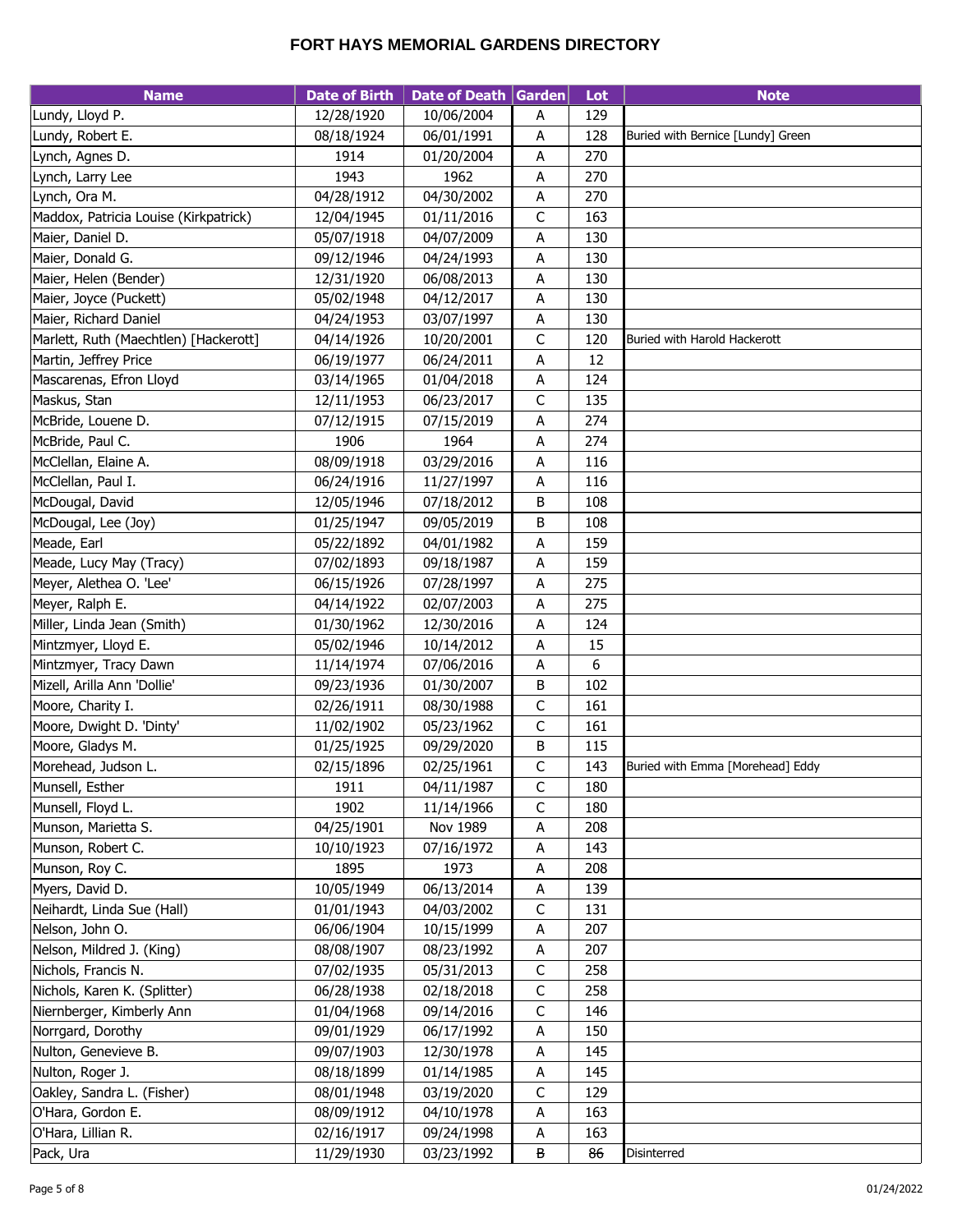| <b>Name</b>                    | <b>Date of Birth</b> | Date of Death Garden |                           | Lot    | <b>Note</b> |
|--------------------------------|----------------------|----------------------|---------------------------|--------|-------------|
| Page, Joseph K.                | 11/08/1910           | 10/29/1992           | $\mathsf C$               | 232    |             |
| Page, Lois                     | 06/19/1914           | 12/31/2000           | $\mathsf C$               | 232    |             |
| Painter, Madge L.              | 09/28/1914           | 03/08/2004           | Α                         | 139    |             |
| Patterson, Lorrene Mae (Moore) | 08/12/1919           | 05/04/2002           | Α                         | 222    |             |
| Paul, Mary L.                  | 01/12/1940           | 12/28/2021           | C                         | 147    |             |
| Paul, William D.               | 07/18/1935           | 06/19/2016           | $\mathsf C$               | 147    |             |
| Popp, David Michael            | 09/04/1949           | 09/03/1964           | A                         | 142    |             |
| Popp, Joseph A.                | 08/30/1897           | 07/10/1987           | A                         | 145    |             |
| Popp, Mable R.                 | 12/23/1896           | 05/04/1975           | A                         | 145    |             |
| Powers, Helene J. (Collins)    | 02/15/1931           | 03/10/2014           | А                         | 199    |             |
| Powers, William B. (Dr.)       | 10/18/1929           | 09/02/1990           | A                         | 199    |             |
| Pringle, Edna E.               | 1891                 | 1974                 | A                         | 180    |             |
| Pyke, Thomas Dean              | 12/12/1952           | 02/12/2015           | B                         | 86     |             |
| Randle, Shayla D.              | 03/04/1979           | 09/21/2021           | $\mathsf C$               | 85     |             |
| Randle, Teresa R.              | 11/13/1951           | 11/11/2015           | $\mathsf C$               | 85     |             |
| Reissig, Ada E.                | 1913                 | 1967                 | А                         | 160    |             |
| Reissig, Herman E.             | 01/02/1912           | 01/25/1999           | A                         | 160    |             |
| Reynolds, Elizabeth            | 1885                 | 02/02/1983           | A                         | 120    |             |
| Reynolds, Lloyd D.             | 1889                 | 1962                 | A                         | 120    |             |
| Rhine, John E.                 | 12/14/1933           | 10/08/2011           | $\mathsf C$               | 258    |             |
| Rhine, Mary Ann (Pfannenstiel) | 03/22/1936           | 03/14/1999           | C                         | 258    |             |
| Rice, Jimmy M.                 | 01/25/1933           | 06/18/1981           | A                         | 105    |             |
| Riegel, David Andrew           | 07/07/1931           | 07/22/2000           | Α                         | 121    |             |
| Riegel, David Andrew 'Andy'    | 08/04/1901           | 01/07/2001           | A                         | 121    |             |
| Riegel, Eula Cleon             | 1903                 | 1975                 | Α                         | 121    |             |
| Riegel, Kenneth                | 04/15/1933           | 04/12/1996           | А                         | 121    |             |
| Rigby, Kenneth L.              | 06/30/1925           | 11/15/2012           | А                         | 213    |             |
| Rigby, Margaret 'Paula'        | 04/07/1946           | 02/11/2012           | A                         | 213    |             |
| Rigby, Olis 'Ray'              | 08/16/1948           | 11/21/1967           | $\boldsymbol{\mathsf{A}}$ | 213    |             |
| Roberts, Jack D.               | 1927                 | 1984                 | А                         | 90     |             |
| Roberts, Jane L.               | 03/19/1927           | 04/29/2011           | $\boldsymbol{\mathsf{A}}$ | 90     |             |
| Robinson, D. Wallace           | 1923                 | Apr 1964             | А                         | 115    |             |
| Robinson, Joel Michael         | 07/14/1953           | 07/04/2020           | Α                         | 104    |             |
| Robinson, Shirley L. (Braum)   | 01/04/1923           | 02/15/2006           | A                         | 115    |             |
| Rogers, John E.                | 10/01/1945           | 12/02/2016           | $\mathsf C$               | 150    |             |
| Rohr, Judy (Joy)               | 09/14/1942           | 07/29/2013           | B                         | 97     |             |
| Rosebaugh, George H.           | 01/21/1917           | 04/24/1999           | $\mathsf C$               | 258    |             |
| Rosebaugh, Pauline G. (Down)   | 08/19/1921           | 04/13/2012           | $\mathsf C$               | 258    |             |
| Rosebaugh, Robert L.           | 02/09/1940           | 12/25/2009           | C                         | 258    |             |
| Schneider, August 'Gus'        | 09/29/1914           | 12/05/1995           | A                         | 145    |             |
| Schneider, Mildred C. (Slaton) | 01/22/1910           | 03/27/2009           | Α                         | 145    |             |
| Sessin, Fred                   | 1898                 | 01/29/1988           | Α                         | 71     |             |
| Sessin, Fred Jr.               | 07/18/1925           | 11/17/2003           | A                         | $71\,$ |             |
| Sessin, Martha F.              | 11/29/1925           | 11/24/2019           | A                         | $71\,$ |             |
| Sessin, Orpha E. (Hoeb)        | 1894                 | 1970                 | Α                         | $71\,$ |             |
| Shade, Dale Burton             | 09/23/1920           | 01/03/2000           | Α                         | 181    |             |
| Shade, Linda Kay               | 1948                 | 1963                 | A                         | 181    |             |
| Shade, Maurine (Hunsicker)     | 07/08/1915           | 12/29/1979           | А                         | 181    |             |
| Shearer, Edmund C.             | 05/20/1942           | 01/26/2002           | $\mathsf C$               | 117    |             |
| Shellhaas, Howard R.           | 1903                 | 1971                 | C                         | 213    |             |
| Shellhaas, Ida Marie           | 11/01/1915           | 03/14/1968           | $\mathsf C$               | 213    |             |
| Shellhaas, Sylvia Ruth         | 10/11/1903           | 06/11/1944           | $\mathsf C$               | 213    |             |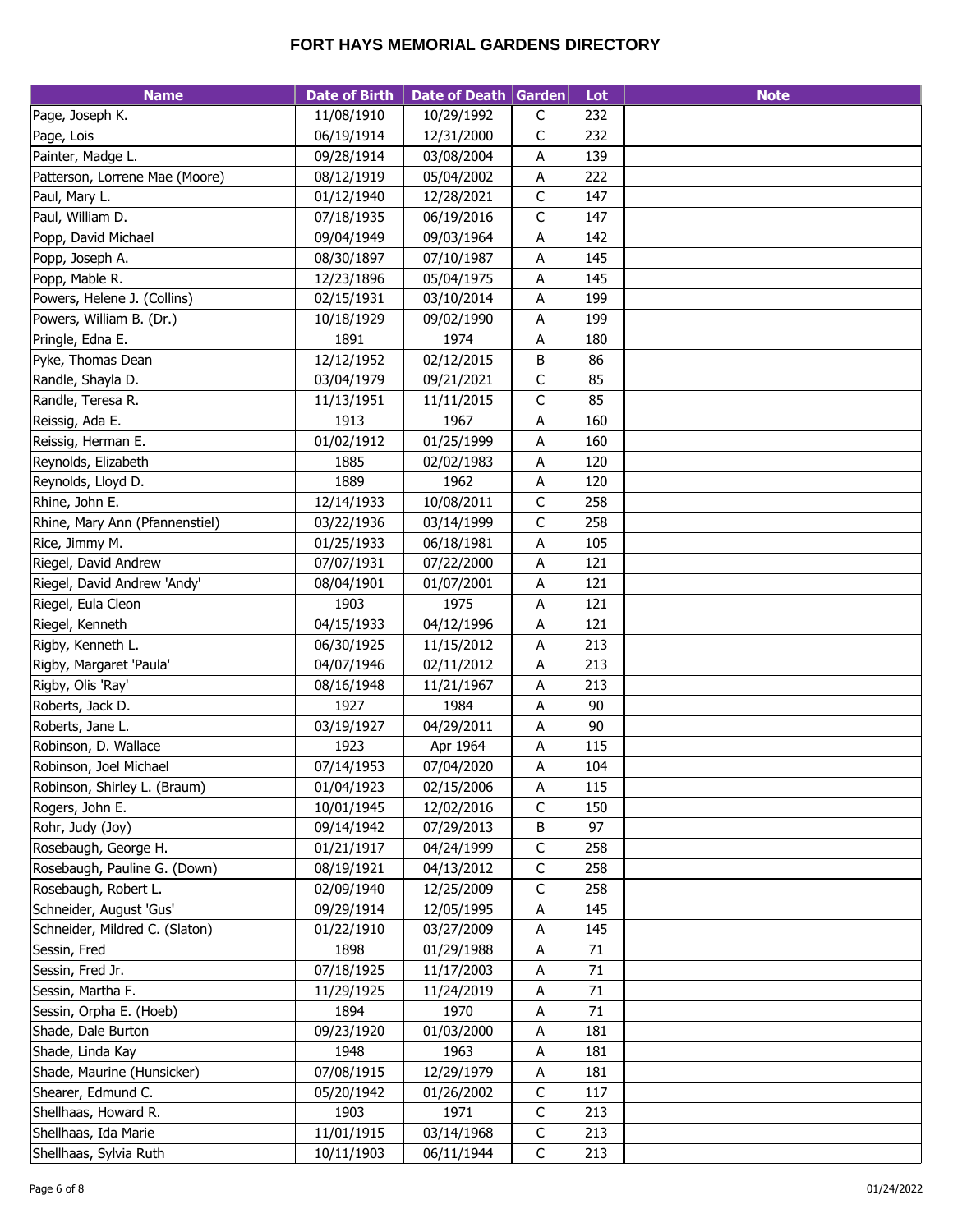| 05/31/1967<br>09/15/1999<br>88<br>Sigman, Karla L.<br>C<br>129<br>Siler, Jessie Lou<br>1901<br>1971<br>Α<br>1983<br>1895<br>129<br>Siler, Leo J.<br>А<br>C<br>Skillett, Tyler Wade<br>04/02/1991<br>05/31/1991<br>195<br>Child of Adam & Karen<br>Smith, Aldon 'Ike'<br>124<br>05/24/1933<br>05/16/2001<br>Α<br>Smith, Norman 'Darrell'<br>113<br>04/04/1951<br>08/09/2017<br>A<br>Smith, Tammy G. (Brintnall)<br>02/04/1964<br>12/04/1994<br>A<br>126<br>Smith, Todd A.<br>10/18/1994<br>126<br>01/25/1963<br>A<br>57<br>Solomon, Edward W.<br>A<br>12/07/1986<br>66<br>Solomon, Gaylord R.<br>08/30/1913<br>12/03/1969<br>Α<br>Solomon, Gladys R.<br>57<br>07/19/1993<br>A<br>----------<br>Solomon, Irene C.<br>10/22/1924<br>57<br>12/30/2004<br>Α<br>50<br>Solomon, Terry Alan<br>10/27/1947<br>09/01/2003<br>A<br>57<br>Solomon, V. Dale<br>08/22/1922<br>11/03/2005<br>A<br>Sprock, Victor J. 'Vicki'<br>С<br>230<br>05/13/1914<br>01/04/2013<br>C<br>Sprock, Vincent E.<br>230<br>07/22/1915<br>03/14/2001<br>Stafford, Glenn N.<br>07/16/1917<br>11/18/2001<br>A<br>14<br>Stafford, Ola M.<br>04/02/1916<br>04/15/2013<br>Α<br>14<br>08/05/1920<br>07/25/2015<br>179<br>Staven, Lavier Leroy<br>А<br>Staven, Norma C.<br>01/05/1922<br>09/26/2020<br>Α<br>179<br>Steele, Annie Laurie<br>41<br>07/31/1907<br>08/31/1996<br>А<br>54<br>Stegmeier, R. Jean (Cromer)<br>09/12/1932<br>06/25/1996<br>В<br>Stegmeier, William D.<br>07/25/1998<br>54<br>10/04/1931<br>В<br>137<br>Stone, Robert<br>A<br>Disinterred<br>1989<br>1899<br>150<br>Straily, Hazel L.<br>Α<br>150<br>Straily, Marvin Jr.<br>05/14/1932<br>04/14/1982<br>А<br>Straily, O. Marvin Sr.<br>1900<br>150<br>1965<br>A<br>Stuart, Elizabeth<br>134<br>1898<br>1972<br>A<br>1968<br>Stuart, Shelton K.<br>1907<br>A<br>134<br>5<br>Sulzman, Ronald J. 'Chappy'<br>07/22/1944<br>09/23/2004<br>Α<br>Cenotaph<br>129<br>Tabor, Connie M.<br>11/17/1925<br>03/04/2011<br>A<br>Tabor, Glenn B.<br>129<br>06/22/1922<br>08/12/1981<br>А<br>138<br>Taggart, Esther J. (Owen)<br>01/07/1936<br>02/10/1997<br>A<br>Taggart, Richard H. 'Dick'<br>04/07/1924<br>07/01/2019<br>138<br>A<br>Taylor, Adeline 'Irene' (Reynolds)<br>07/07/1918<br>02/28/2018<br>А<br>131<br>09/10/1924<br>Taylor, Walter M. 'Pat'<br>12/17/2001<br>A<br>131<br>Teller, Gale Eldon<br>100<br>10/07/1928<br>05/13/1996<br>Α<br>Teller, Juanita Rose 'Nita'<br>100<br>04/21/1998<br>04/06/2017<br>A<br>Thoman, Florence M. (Sellens)<br>08/26/1906<br>04/17/1996<br>214<br>Α<br>Thoman, Guy L.<br>1905<br>07/23/1980<br>Α<br>214<br>Thoman, Guy Wayne<br>1927<br>04/09/1988<br>214<br>Α<br>Vserschage, Daniel<br>C<br>05/12/1942<br>10/02/2021<br>137<br>Vsetecka, Frank J. 'Swede'<br>07/27/1906<br>10/12/1972<br>А<br>118<br>Vsetecka, Mary<br>10/12/1913<br>10/14/1991<br>118<br>A<br>Walker, Bob L.<br>54<br>04/13/1928<br>04/10/1998<br>В<br>Walker, LaQuita W.<br>В<br>54<br>08/16/1931<br>11/16/2016<br>Walker, Myrl V.<br>1903<br>05/23/1985<br>A<br>120<br>Walker, Wilda O.<br>1904<br>120<br>Nov 1980<br>Α<br>Walker, Winnie [Cox]<br>1894<br>08/04/1981<br>С<br>235<br>Buried with Orr Cox<br>C<br>Warren, Geraldine J. (Couture)<br>09/04/1938<br>07/23/2010<br>133<br>Warren, James L.<br>14<br>03/08/1942<br>01/30/2018<br>A | <b>Name</b>        | <b>Date of Birth</b> | Date of Death Garden |              | Lot | <b>Note</b> |
|----------------------------------------------------------------------------------------------------------------------------------------------------------------------------------------------------------------------------------------------------------------------------------------------------------------------------------------------------------------------------------------------------------------------------------------------------------------------------------------------------------------------------------------------------------------------------------------------------------------------------------------------------------------------------------------------------------------------------------------------------------------------------------------------------------------------------------------------------------------------------------------------------------------------------------------------------------------------------------------------------------------------------------------------------------------------------------------------------------------------------------------------------------------------------------------------------------------------------------------------------------------------------------------------------------------------------------------------------------------------------------------------------------------------------------------------------------------------------------------------------------------------------------------------------------------------------------------------------------------------------------------------------------------------------------------------------------------------------------------------------------------------------------------------------------------------------------------------------------------------------------------------------------------------------------------------------------------------------------------------------------------------------------------------------------------------------------------------------------------------------------------------------------------------------------------------------------------------------------------------------------------------------------------------------------------------------------------------------------------------------------------------------------------------------------------------------------------------------------------------------------------------------------------------------------------------------------------------------------------------------------------------------------------------------------------------------------------------------------------------------------------------------------------------------------------------------------------------------------------------------------------------------------------------------------------------------------------------------------------------------------------------------------------------------------------------------------------------------------------------------------------------------------------------------------------------------------------------------------------------------------------------------------|--------------------|----------------------|----------------------|--------------|-----|-------------|
|                                                                                                                                                                                                                                                                                                                                                                                                                                                                                                                                                                                                                                                                                                                                                                                                                                                                                                                                                                                                                                                                                                                                                                                                                                                                                                                                                                                                                                                                                                                                                                                                                                                                                                                                                                                                                                                                                                                                                                                                                                                                                                                                                                                                                                                                                                                                                                                                                                                                                                                                                                                                                                                                                                                                                                                                                                                                                                                                                                                                                                                                                                                                                                                                                                                                                  |                    |                      |                      |              |     |             |
|                                                                                                                                                                                                                                                                                                                                                                                                                                                                                                                                                                                                                                                                                                                                                                                                                                                                                                                                                                                                                                                                                                                                                                                                                                                                                                                                                                                                                                                                                                                                                                                                                                                                                                                                                                                                                                                                                                                                                                                                                                                                                                                                                                                                                                                                                                                                                                                                                                                                                                                                                                                                                                                                                                                                                                                                                                                                                                                                                                                                                                                                                                                                                                                                                                                                                  |                    |                      |                      |              |     |             |
|                                                                                                                                                                                                                                                                                                                                                                                                                                                                                                                                                                                                                                                                                                                                                                                                                                                                                                                                                                                                                                                                                                                                                                                                                                                                                                                                                                                                                                                                                                                                                                                                                                                                                                                                                                                                                                                                                                                                                                                                                                                                                                                                                                                                                                                                                                                                                                                                                                                                                                                                                                                                                                                                                                                                                                                                                                                                                                                                                                                                                                                                                                                                                                                                                                                                                  |                    |                      |                      |              |     |             |
|                                                                                                                                                                                                                                                                                                                                                                                                                                                                                                                                                                                                                                                                                                                                                                                                                                                                                                                                                                                                                                                                                                                                                                                                                                                                                                                                                                                                                                                                                                                                                                                                                                                                                                                                                                                                                                                                                                                                                                                                                                                                                                                                                                                                                                                                                                                                                                                                                                                                                                                                                                                                                                                                                                                                                                                                                                                                                                                                                                                                                                                                                                                                                                                                                                                                                  |                    |                      |                      |              |     |             |
|                                                                                                                                                                                                                                                                                                                                                                                                                                                                                                                                                                                                                                                                                                                                                                                                                                                                                                                                                                                                                                                                                                                                                                                                                                                                                                                                                                                                                                                                                                                                                                                                                                                                                                                                                                                                                                                                                                                                                                                                                                                                                                                                                                                                                                                                                                                                                                                                                                                                                                                                                                                                                                                                                                                                                                                                                                                                                                                                                                                                                                                                                                                                                                                                                                                                                  |                    |                      |                      |              |     |             |
|                                                                                                                                                                                                                                                                                                                                                                                                                                                                                                                                                                                                                                                                                                                                                                                                                                                                                                                                                                                                                                                                                                                                                                                                                                                                                                                                                                                                                                                                                                                                                                                                                                                                                                                                                                                                                                                                                                                                                                                                                                                                                                                                                                                                                                                                                                                                                                                                                                                                                                                                                                                                                                                                                                                                                                                                                                                                                                                                                                                                                                                                                                                                                                                                                                                                                  |                    |                      |                      |              |     |             |
|                                                                                                                                                                                                                                                                                                                                                                                                                                                                                                                                                                                                                                                                                                                                                                                                                                                                                                                                                                                                                                                                                                                                                                                                                                                                                                                                                                                                                                                                                                                                                                                                                                                                                                                                                                                                                                                                                                                                                                                                                                                                                                                                                                                                                                                                                                                                                                                                                                                                                                                                                                                                                                                                                                                                                                                                                                                                                                                                                                                                                                                                                                                                                                                                                                                                                  |                    |                      |                      |              |     |             |
|                                                                                                                                                                                                                                                                                                                                                                                                                                                                                                                                                                                                                                                                                                                                                                                                                                                                                                                                                                                                                                                                                                                                                                                                                                                                                                                                                                                                                                                                                                                                                                                                                                                                                                                                                                                                                                                                                                                                                                                                                                                                                                                                                                                                                                                                                                                                                                                                                                                                                                                                                                                                                                                                                                                                                                                                                                                                                                                                                                                                                                                                                                                                                                                                                                                                                  |                    |                      |                      |              |     |             |
|                                                                                                                                                                                                                                                                                                                                                                                                                                                                                                                                                                                                                                                                                                                                                                                                                                                                                                                                                                                                                                                                                                                                                                                                                                                                                                                                                                                                                                                                                                                                                                                                                                                                                                                                                                                                                                                                                                                                                                                                                                                                                                                                                                                                                                                                                                                                                                                                                                                                                                                                                                                                                                                                                                                                                                                                                                                                                                                                                                                                                                                                                                                                                                                                                                                                                  |                    |                      |                      |              |     |             |
|                                                                                                                                                                                                                                                                                                                                                                                                                                                                                                                                                                                                                                                                                                                                                                                                                                                                                                                                                                                                                                                                                                                                                                                                                                                                                                                                                                                                                                                                                                                                                                                                                                                                                                                                                                                                                                                                                                                                                                                                                                                                                                                                                                                                                                                                                                                                                                                                                                                                                                                                                                                                                                                                                                                                                                                                                                                                                                                                                                                                                                                                                                                                                                                                                                                                                  |                    |                      |                      |              |     |             |
|                                                                                                                                                                                                                                                                                                                                                                                                                                                                                                                                                                                                                                                                                                                                                                                                                                                                                                                                                                                                                                                                                                                                                                                                                                                                                                                                                                                                                                                                                                                                                                                                                                                                                                                                                                                                                                                                                                                                                                                                                                                                                                                                                                                                                                                                                                                                                                                                                                                                                                                                                                                                                                                                                                                                                                                                                                                                                                                                                                                                                                                                                                                                                                                                                                                                                  |                    |                      |                      |              |     |             |
|                                                                                                                                                                                                                                                                                                                                                                                                                                                                                                                                                                                                                                                                                                                                                                                                                                                                                                                                                                                                                                                                                                                                                                                                                                                                                                                                                                                                                                                                                                                                                                                                                                                                                                                                                                                                                                                                                                                                                                                                                                                                                                                                                                                                                                                                                                                                                                                                                                                                                                                                                                                                                                                                                                                                                                                                                                                                                                                                                                                                                                                                                                                                                                                                                                                                                  |                    |                      |                      |              |     |             |
|                                                                                                                                                                                                                                                                                                                                                                                                                                                                                                                                                                                                                                                                                                                                                                                                                                                                                                                                                                                                                                                                                                                                                                                                                                                                                                                                                                                                                                                                                                                                                                                                                                                                                                                                                                                                                                                                                                                                                                                                                                                                                                                                                                                                                                                                                                                                                                                                                                                                                                                                                                                                                                                                                                                                                                                                                                                                                                                                                                                                                                                                                                                                                                                                                                                                                  |                    |                      |                      |              |     |             |
|                                                                                                                                                                                                                                                                                                                                                                                                                                                                                                                                                                                                                                                                                                                                                                                                                                                                                                                                                                                                                                                                                                                                                                                                                                                                                                                                                                                                                                                                                                                                                                                                                                                                                                                                                                                                                                                                                                                                                                                                                                                                                                                                                                                                                                                                                                                                                                                                                                                                                                                                                                                                                                                                                                                                                                                                                                                                                                                                                                                                                                                                                                                                                                                                                                                                                  |                    |                      |                      |              |     |             |
|                                                                                                                                                                                                                                                                                                                                                                                                                                                                                                                                                                                                                                                                                                                                                                                                                                                                                                                                                                                                                                                                                                                                                                                                                                                                                                                                                                                                                                                                                                                                                                                                                                                                                                                                                                                                                                                                                                                                                                                                                                                                                                                                                                                                                                                                                                                                                                                                                                                                                                                                                                                                                                                                                                                                                                                                                                                                                                                                                                                                                                                                                                                                                                                                                                                                                  |                    |                      |                      |              |     |             |
|                                                                                                                                                                                                                                                                                                                                                                                                                                                                                                                                                                                                                                                                                                                                                                                                                                                                                                                                                                                                                                                                                                                                                                                                                                                                                                                                                                                                                                                                                                                                                                                                                                                                                                                                                                                                                                                                                                                                                                                                                                                                                                                                                                                                                                                                                                                                                                                                                                                                                                                                                                                                                                                                                                                                                                                                                                                                                                                                                                                                                                                                                                                                                                                                                                                                                  |                    |                      |                      |              |     |             |
|                                                                                                                                                                                                                                                                                                                                                                                                                                                                                                                                                                                                                                                                                                                                                                                                                                                                                                                                                                                                                                                                                                                                                                                                                                                                                                                                                                                                                                                                                                                                                                                                                                                                                                                                                                                                                                                                                                                                                                                                                                                                                                                                                                                                                                                                                                                                                                                                                                                                                                                                                                                                                                                                                                                                                                                                                                                                                                                                                                                                                                                                                                                                                                                                                                                                                  |                    |                      |                      |              |     |             |
|                                                                                                                                                                                                                                                                                                                                                                                                                                                                                                                                                                                                                                                                                                                                                                                                                                                                                                                                                                                                                                                                                                                                                                                                                                                                                                                                                                                                                                                                                                                                                                                                                                                                                                                                                                                                                                                                                                                                                                                                                                                                                                                                                                                                                                                                                                                                                                                                                                                                                                                                                                                                                                                                                                                                                                                                                                                                                                                                                                                                                                                                                                                                                                                                                                                                                  |                    |                      |                      |              |     |             |
|                                                                                                                                                                                                                                                                                                                                                                                                                                                                                                                                                                                                                                                                                                                                                                                                                                                                                                                                                                                                                                                                                                                                                                                                                                                                                                                                                                                                                                                                                                                                                                                                                                                                                                                                                                                                                                                                                                                                                                                                                                                                                                                                                                                                                                                                                                                                                                                                                                                                                                                                                                                                                                                                                                                                                                                                                                                                                                                                                                                                                                                                                                                                                                                                                                                                                  |                    |                      |                      |              |     |             |
|                                                                                                                                                                                                                                                                                                                                                                                                                                                                                                                                                                                                                                                                                                                                                                                                                                                                                                                                                                                                                                                                                                                                                                                                                                                                                                                                                                                                                                                                                                                                                                                                                                                                                                                                                                                                                                                                                                                                                                                                                                                                                                                                                                                                                                                                                                                                                                                                                                                                                                                                                                                                                                                                                                                                                                                                                                                                                                                                                                                                                                                                                                                                                                                                                                                                                  |                    |                      |                      |              |     |             |
|                                                                                                                                                                                                                                                                                                                                                                                                                                                                                                                                                                                                                                                                                                                                                                                                                                                                                                                                                                                                                                                                                                                                                                                                                                                                                                                                                                                                                                                                                                                                                                                                                                                                                                                                                                                                                                                                                                                                                                                                                                                                                                                                                                                                                                                                                                                                                                                                                                                                                                                                                                                                                                                                                                                                                                                                                                                                                                                                                                                                                                                                                                                                                                                                                                                                                  |                    |                      |                      |              |     |             |
|                                                                                                                                                                                                                                                                                                                                                                                                                                                                                                                                                                                                                                                                                                                                                                                                                                                                                                                                                                                                                                                                                                                                                                                                                                                                                                                                                                                                                                                                                                                                                                                                                                                                                                                                                                                                                                                                                                                                                                                                                                                                                                                                                                                                                                                                                                                                                                                                                                                                                                                                                                                                                                                                                                                                                                                                                                                                                                                                                                                                                                                                                                                                                                                                                                                                                  |                    |                      |                      |              |     |             |
|                                                                                                                                                                                                                                                                                                                                                                                                                                                                                                                                                                                                                                                                                                                                                                                                                                                                                                                                                                                                                                                                                                                                                                                                                                                                                                                                                                                                                                                                                                                                                                                                                                                                                                                                                                                                                                                                                                                                                                                                                                                                                                                                                                                                                                                                                                                                                                                                                                                                                                                                                                                                                                                                                                                                                                                                                                                                                                                                                                                                                                                                                                                                                                                                                                                                                  |                    |                      |                      |              |     |             |
|                                                                                                                                                                                                                                                                                                                                                                                                                                                                                                                                                                                                                                                                                                                                                                                                                                                                                                                                                                                                                                                                                                                                                                                                                                                                                                                                                                                                                                                                                                                                                                                                                                                                                                                                                                                                                                                                                                                                                                                                                                                                                                                                                                                                                                                                                                                                                                                                                                                                                                                                                                                                                                                                                                                                                                                                                                                                                                                                                                                                                                                                                                                                                                                                                                                                                  |                    |                      |                      |              |     |             |
|                                                                                                                                                                                                                                                                                                                                                                                                                                                                                                                                                                                                                                                                                                                                                                                                                                                                                                                                                                                                                                                                                                                                                                                                                                                                                                                                                                                                                                                                                                                                                                                                                                                                                                                                                                                                                                                                                                                                                                                                                                                                                                                                                                                                                                                                                                                                                                                                                                                                                                                                                                                                                                                                                                                                                                                                                                                                                                                                                                                                                                                                                                                                                                                                                                                                                  |                    |                      |                      |              |     |             |
|                                                                                                                                                                                                                                                                                                                                                                                                                                                                                                                                                                                                                                                                                                                                                                                                                                                                                                                                                                                                                                                                                                                                                                                                                                                                                                                                                                                                                                                                                                                                                                                                                                                                                                                                                                                                                                                                                                                                                                                                                                                                                                                                                                                                                                                                                                                                                                                                                                                                                                                                                                                                                                                                                                                                                                                                                                                                                                                                                                                                                                                                                                                                                                                                                                                                                  |                    |                      |                      |              |     |             |
|                                                                                                                                                                                                                                                                                                                                                                                                                                                                                                                                                                                                                                                                                                                                                                                                                                                                                                                                                                                                                                                                                                                                                                                                                                                                                                                                                                                                                                                                                                                                                                                                                                                                                                                                                                                                                                                                                                                                                                                                                                                                                                                                                                                                                                                                                                                                                                                                                                                                                                                                                                                                                                                                                                                                                                                                                                                                                                                                                                                                                                                                                                                                                                                                                                                                                  |                    |                      |                      |              |     |             |
|                                                                                                                                                                                                                                                                                                                                                                                                                                                                                                                                                                                                                                                                                                                                                                                                                                                                                                                                                                                                                                                                                                                                                                                                                                                                                                                                                                                                                                                                                                                                                                                                                                                                                                                                                                                                                                                                                                                                                                                                                                                                                                                                                                                                                                                                                                                                                                                                                                                                                                                                                                                                                                                                                                                                                                                                                                                                                                                                                                                                                                                                                                                                                                                                                                                                                  |                    |                      |                      |              |     |             |
|                                                                                                                                                                                                                                                                                                                                                                                                                                                                                                                                                                                                                                                                                                                                                                                                                                                                                                                                                                                                                                                                                                                                                                                                                                                                                                                                                                                                                                                                                                                                                                                                                                                                                                                                                                                                                                                                                                                                                                                                                                                                                                                                                                                                                                                                                                                                                                                                                                                                                                                                                                                                                                                                                                                                                                                                                                                                                                                                                                                                                                                                                                                                                                                                                                                                                  |                    |                      |                      |              |     |             |
|                                                                                                                                                                                                                                                                                                                                                                                                                                                                                                                                                                                                                                                                                                                                                                                                                                                                                                                                                                                                                                                                                                                                                                                                                                                                                                                                                                                                                                                                                                                                                                                                                                                                                                                                                                                                                                                                                                                                                                                                                                                                                                                                                                                                                                                                                                                                                                                                                                                                                                                                                                                                                                                                                                                                                                                                                                                                                                                                                                                                                                                                                                                                                                                                                                                                                  |                    |                      |                      |              |     |             |
|                                                                                                                                                                                                                                                                                                                                                                                                                                                                                                                                                                                                                                                                                                                                                                                                                                                                                                                                                                                                                                                                                                                                                                                                                                                                                                                                                                                                                                                                                                                                                                                                                                                                                                                                                                                                                                                                                                                                                                                                                                                                                                                                                                                                                                                                                                                                                                                                                                                                                                                                                                                                                                                                                                                                                                                                                                                                                                                                                                                                                                                                                                                                                                                                                                                                                  |                    |                      |                      |              |     |             |
|                                                                                                                                                                                                                                                                                                                                                                                                                                                                                                                                                                                                                                                                                                                                                                                                                                                                                                                                                                                                                                                                                                                                                                                                                                                                                                                                                                                                                                                                                                                                                                                                                                                                                                                                                                                                                                                                                                                                                                                                                                                                                                                                                                                                                                                                                                                                                                                                                                                                                                                                                                                                                                                                                                                                                                                                                                                                                                                                                                                                                                                                                                                                                                                                                                                                                  |                    |                      |                      |              |     |             |
|                                                                                                                                                                                                                                                                                                                                                                                                                                                                                                                                                                                                                                                                                                                                                                                                                                                                                                                                                                                                                                                                                                                                                                                                                                                                                                                                                                                                                                                                                                                                                                                                                                                                                                                                                                                                                                                                                                                                                                                                                                                                                                                                                                                                                                                                                                                                                                                                                                                                                                                                                                                                                                                                                                                                                                                                                                                                                                                                                                                                                                                                                                                                                                                                                                                                                  |                    |                      |                      |              |     |             |
|                                                                                                                                                                                                                                                                                                                                                                                                                                                                                                                                                                                                                                                                                                                                                                                                                                                                                                                                                                                                                                                                                                                                                                                                                                                                                                                                                                                                                                                                                                                                                                                                                                                                                                                                                                                                                                                                                                                                                                                                                                                                                                                                                                                                                                                                                                                                                                                                                                                                                                                                                                                                                                                                                                                                                                                                                                                                                                                                                                                                                                                                                                                                                                                                                                                                                  |                    |                      |                      |              |     |             |
|                                                                                                                                                                                                                                                                                                                                                                                                                                                                                                                                                                                                                                                                                                                                                                                                                                                                                                                                                                                                                                                                                                                                                                                                                                                                                                                                                                                                                                                                                                                                                                                                                                                                                                                                                                                                                                                                                                                                                                                                                                                                                                                                                                                                                                                                                                                                                                                                                                                                                                                                                                                                                                                                                                                                                                                                                                                                                                                                                                                                                                                                                                                                                                                                                                                                                  |                    |                      |                      |              |     |             |
|                                                                                                                                                                                                                                                                                                                                                                                                                                                                                                                                                                                                                                                                                                                                                                                                                                                                                                                                                                                                                                                                                                                                                                                                                                                                                                                                                                                                                                                                                                                                                                                                                                                                                                                                                                                                                                                                                                                                                                                                                                                                                                                                                                                                                                                                                                                                                                                                                                                                                                                                                                                                                                                                                                                                                                                                                                                                                                                                                                                                                                                                                                                                                                                                                                                                                  |                    |                      |                      |              |     |             |
|                                                                                                                                                                                                                                                                                                                                                                                                                                                                                                                                                                                                                                                                                                                                                                                                                                                                                                                                                                                                                                                                                                                                                                                                                                                                                                                                                                                                                                                                                                                                                                                                                                                                                                                                                                                                                                                                                                                                                                                                                                                                                                                                                                                                                                                                                                                                                                                                                                                                                                                                                                                                                                                                                                                                                                                                                                                                                                                                                                                                                                                                                                                                                                                                                                                                                  |                    |                      |                      |              |     |             |
|                                                                                                                                                                                                                                                                                                                                                                                                                                                                                                                                                                                                                                                                                                                                                                                                                                                                                                                                                                                                                                                                                                                                                                                                                                                                                                                                                                                                                                                                                                                                                                                                                                                                                                                                                                                                                                                                                                                                                                                                                                                                                                                                                                                                                                                                                                                                                                                                                                                                                                                                                                                                                                                                                                                                                                                                                                                                                                                                                                                                                                                                                                                                                                                                                                                                                  |                    |                      |                      |              |     |             |
|                                                                                                                                                                                                                                                                                                                                                                                                                                                                                                                                                                                                                                                                                                                                                                                                                                                                                                                                                                                                                                                                                                                                                                                                                                                                                                                                                                                                                                                                                                                                                                                                                                                                                                                                                                                                                                                                                                                                                                                                                                                                                                                                                                                                                                                                                                                                                                                                                                                                                                                                                                                                                                                                                                                                                                                                                                                                                                                                                                                                                                                                                                                                                                                                                                                                                  |                    |                      |                      |              |     |             |
|                                                                                                                                                                                                                                                                                                                                                                                                                                                                                                                                                                                                                                                                                                                                                                                                                                                                                                                                                                                                                                                                                                                                                                                                                                                                                                                                                                                                                                                                                                                                                                                                                                                                                                                                                                                                                                                                                                                                                                                                                                                                                                                                                                                                                                                                                                                                                                                                                                                                                                                                                                                                                                                                                                                                                                                                                                                                                                                                                                                                                                                                                                                                                                                                                                                                                  |                    |                      |                      |              |     |             |
|                                                                                                                                                                                                                                                                                                                                                                                                                                                                                                                                                                                                                                                                                                                                                                                                                                                                                                                                                                                                                                                                                                                                                                                                                                                                                                                                                                                                                                                                                                                                                                                                                                                                                                                                                                                                                                                                                                                                                                                                                                                                                                                                                                                                                                                                                                                                                                                                                                                                                                                                                                                                                                                                                                                                                                                                                                                                                                                                                                                                                                                                                                                                                                                                                                                                                  |                    |                      |                      |              |     |             |
|                                                                                                                                                                                                                                                                                                                                                                                                                                                                                                                                                                                                                                                                                                                                                                                                                                                                                                                                                                                                                                                                                                                                                                                                                                                                                                                                                                                                                                                                                                                                                                                                                                                                                                                                                                                                                                                                                                                                                                                                                                                                                                                                                                                                                                                                                                                                                                                                                                                                                                                                                                                                                                                                                                                                                                                                                                                                                                                                                                                                                                                                                                                                                                                                                                                                                  |                    |                      |                      |              |     |             |
|                                                                                                                                                                                                                                                                                                                                                                                                                                                                                                                                                                                                                                                                                                                                                                                                                                                                                                                                                                                                                                                                                                                                                                                                                                                                                                                                                                                                                                                                                                                                                                                                                                                                                                                                                                                                                                                                                                                                                                                                                                                                                                                                                                                                                                                                                                                                                                                                                                                                                                                                                                                                                                                                                                                                                                                                                                                                                                                                                                                                                                                                                                                                                                                                                                                                                  |                    |                      |                      |              |     |             |
|                                                                                                                                                                                                                                                                                                                                                                                                                                                                                                                                                                                                                                                                                                                                                                                                                                                                                                                                                                                                                                                                                                                                                                                                                                                                                                                                                                                                                                                                                                                                                                                                                                                                                                                                                                                                                                                                                                                                                                                                                                                                                                                                                                                                                                                                                                                                                                                                                                                                                                                                                                                                                                                                                                                                                                                                                                                                                                                                                                                                                                                                                                                                                                                                                                                                                  |                    |                      |                      |              |     |             |
|                                                                                                                                                                                                                                                                                                                                                                                                                                                                                                                                                                                                                                                                                                                                                                                                                                                                                                                                                                                                                                                                                                                                                                                                                                                                                                                                                                                                                                                                                                                                                                                                                                                                                                                                                                                                                                                                                                                                                                                                                                                                                                                                                                                                                                                                                                                                                                                                                                                                                                                                                                                                                                                                                                                                                                                                                                                                                                                                                                                                                                                                                                                                                                                                                                                                                  |                    |                      |                      |              |     |             |
|                                                                                                                                                                                                                                                                                                                                                                                                                                                                                                                                                                                                                                                                                                                                                                                                                                                                                                                                                                                                                                                                                                                                                                                                                                                                                                                                                                                                                                                                                                                                                                                                                                                                                                                                                                                                                                                                                                                                                                                                                                                                                                                                                                                                                                                                                                                                                                                                                                                                                                                                                                                                                                                                                                                                                                                                                                                                                                                                                                                                                                                                                                                                                                                                                                                                                  |                    |                      |                      |              |     |             |
|                                                                                                                                                                                                                                                                                                                                                                                                                                                                                                                                                                                                                                                                                                                                                                                                                                                                                                                                                                                                                                                                                                                                                                                                                                                                                                                                                                                                                                                                                                                                                                                                                                                                                                                                                                                                                                                                                                                                                                                                                                                                                                                                                                                                                                                                                                                                                                                                                                                                                                                                                                                                                                                                                                                                                                                                                                                                                                                                                                                                                                                                                                                                                                                                                                                                                  |                    |                      |                      |              |     |             |
|                                                                                                                                                                                                                                                                                                                                                                                                                                                                                                                                                                                                                                                                                                                                                                                                                                                                                                                                                                                                                                                                                                                                                                                                                                                                                                                                                                                                                                                                                                                                                                                                                                                                                                                                                                                                                                                                                                                                                                                                                                                                                                                                                                                                                                                                                                                                                                                                                                                                                                                                                                                                                                                                                                                                                                                                                                                                                                                                                                                                                                                                                                                                                                                                                                                                                  |                    |                      |                      |              |     |             |
|                                                                                                                                                                                                                                                                                                                                                                                                                                                                                                                                                                                                                                                                                                                                                                                                                                                                                                                                                                                                                                                                                                                                                                                                                                                                                                                                                                                                                                                                                                                                                                                                                                                                                                                                                                                                                                                                                                                                                                                                                                                                                                                                                                                                                                                                                                                                                                                                                                                                                                                                                                                                                                                                                                                                                                                                                                                                                                                                                                                                                                                                                                                                                                                                                                                                                  |                    |                      |                      |              |     |             |
|                                                                                                                                                                                                                                                                                                                                                                                                                                                                                                                                                                                                                                                                                                                                                                                                                                                                                                                                                                                                                                                                                                                                                                                                                                                                                                                                                                                                                                                                                                                                                                                                                                                                                                                                                                                                                                                                                                                                                                                                                                                                                                                                                                                                                                                                                                                                                                                                                                                                                                                                                                                                                                                                                                                                                                                                                                                                                                                                                                                                                                                                                                                                                                                                                                                                                  |                    |                      |                      |              |     |             |
|                                                                                                                                                                                                                                                                                                                                                                                                                                                                                                                                                                                                                                                                                                                                                                                                                                                                                                                                                                                                                                                                                                                                                                                                                                                                                                                                                                                                                                                                                                                                                                                                                                                                                                                                                                                                                                                                                                                                                                                                                                                                                                                                                                                                                                                                                                                                                                                                                                                                                                                                                                                                                                                                                                                                                                                                                                                                                                                                                                                                                                                                                                                                                                                                                                                                                  |                    |                      |                      |              |     |             |
|                                                                                                                                                                                                                                                                                                                                                                                                                                                                                                                                                                                                                                                                                                                                                                                                                                                                                                                                                                                                                                                                                                                                                                                                                                                                                                                                                                                                                                                                                                                                                                                                                                                                                                                                                                                                                                                                                                                                                                                                                                                                                                                                                                                                                                                                                                                                                                                                                                                                                                                                                                                                                                                                                                                                                                                                                                                                                                                                                                                                                                                                                                                                                                                                                                                                                  | Watson, Larry Alan | 06/03/1955           | 06/13/1971           | $\mathsf{A}$ | 147 |             |